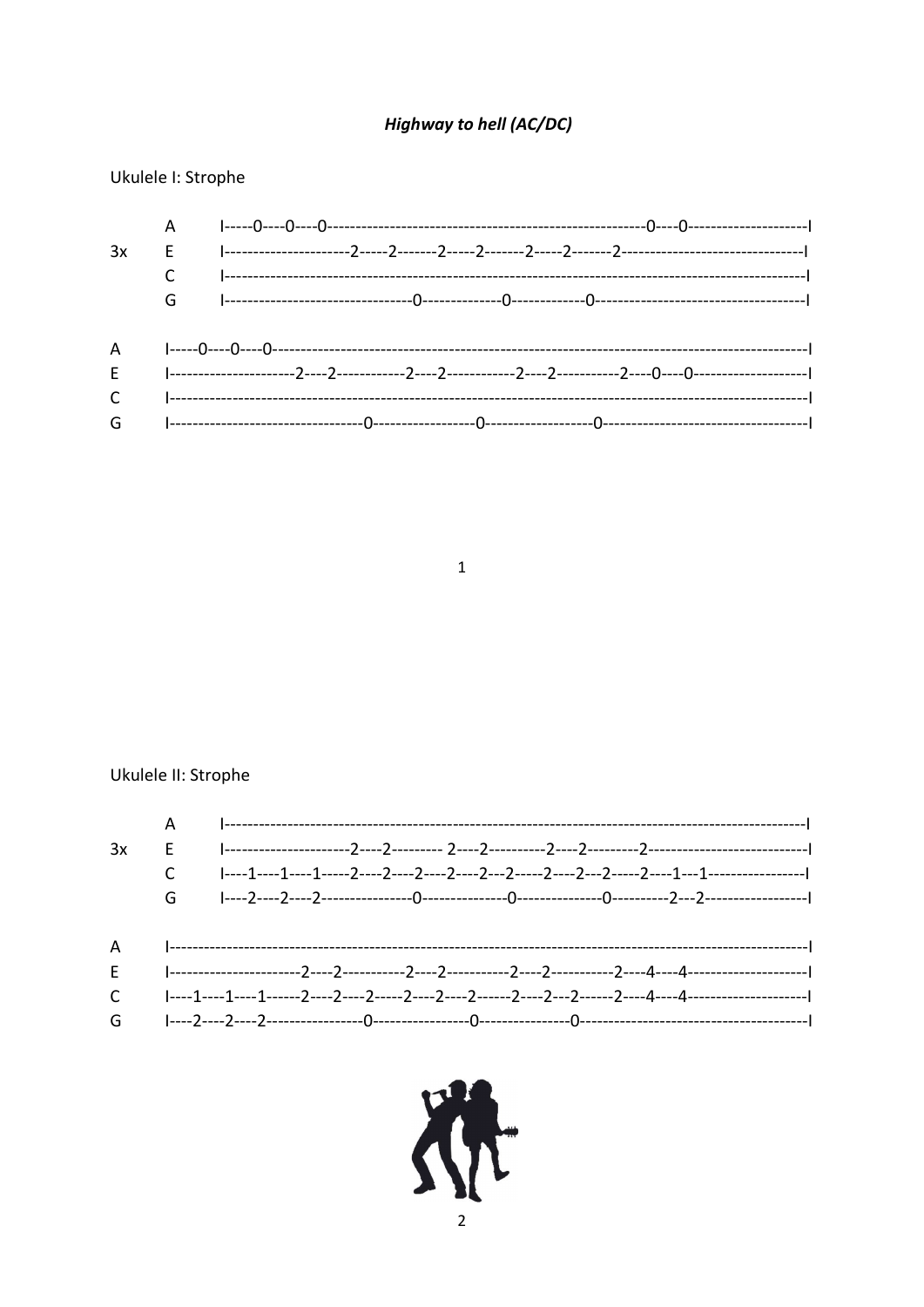Ukulele I+II: Refrain

| A<br>E<br>$\mathsf{C}$<br>G |                                                                                                  |  |  |  |
|-----------------------------|--------------------------------------------------------------------------------------------------|--|--|--|
| A<br>F<br>C<br>G            | I'm on the Highway to hell, and the Highway to hell,<br>Highway to hell, I'm on Highway to hell. |  |  |  |

 $\overline{3}$ 

# **Shape of you (Ed Sheeran)**

Ukulele I:

### Ukulele II:

|  | Am Dm F G7 |  |
|--|------------|--|
|  |            |  |
|  |            |  |
|  |            |  |
|  |            |  |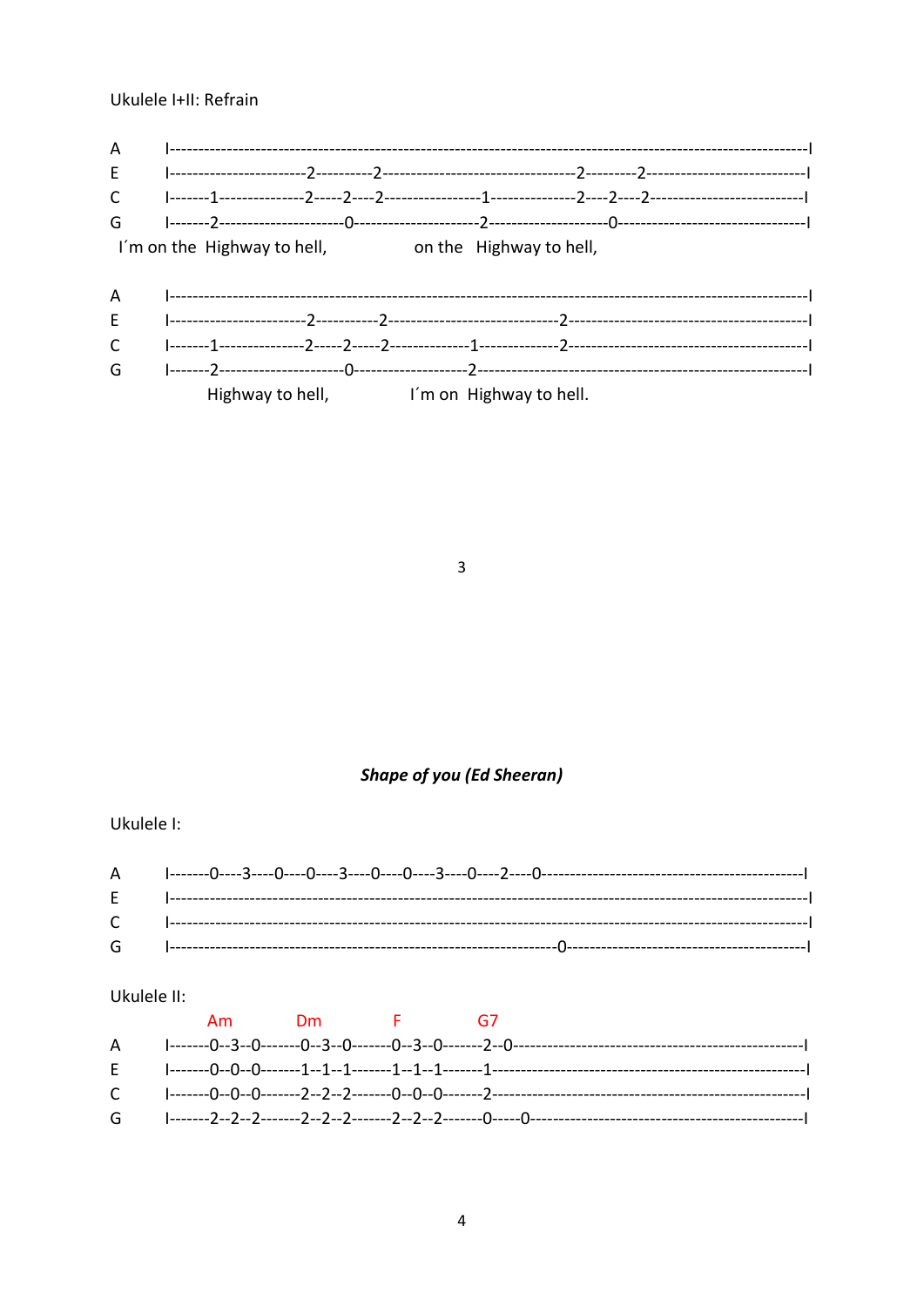# Eye oft the tiger (Survivor)

Ukulele I:

#### Ukulele II:

|  | Am GAm GAm GF |  |  |
|--|---------------|--|--|
|  |               |  |  |
|  |               |  |  |
|  |               |  |  |
|  |               |  |  |

#### $\overline{5}$

### Hey, hey, Wickie

| A  |  |
|----|--|
| E  |  |
| C  |  |
| G  |  |
| A  |  |
| E. |  |
| C  |  |
| G  |  |
| A  |  |
| E  |  |
| C  |  |
| G  |  |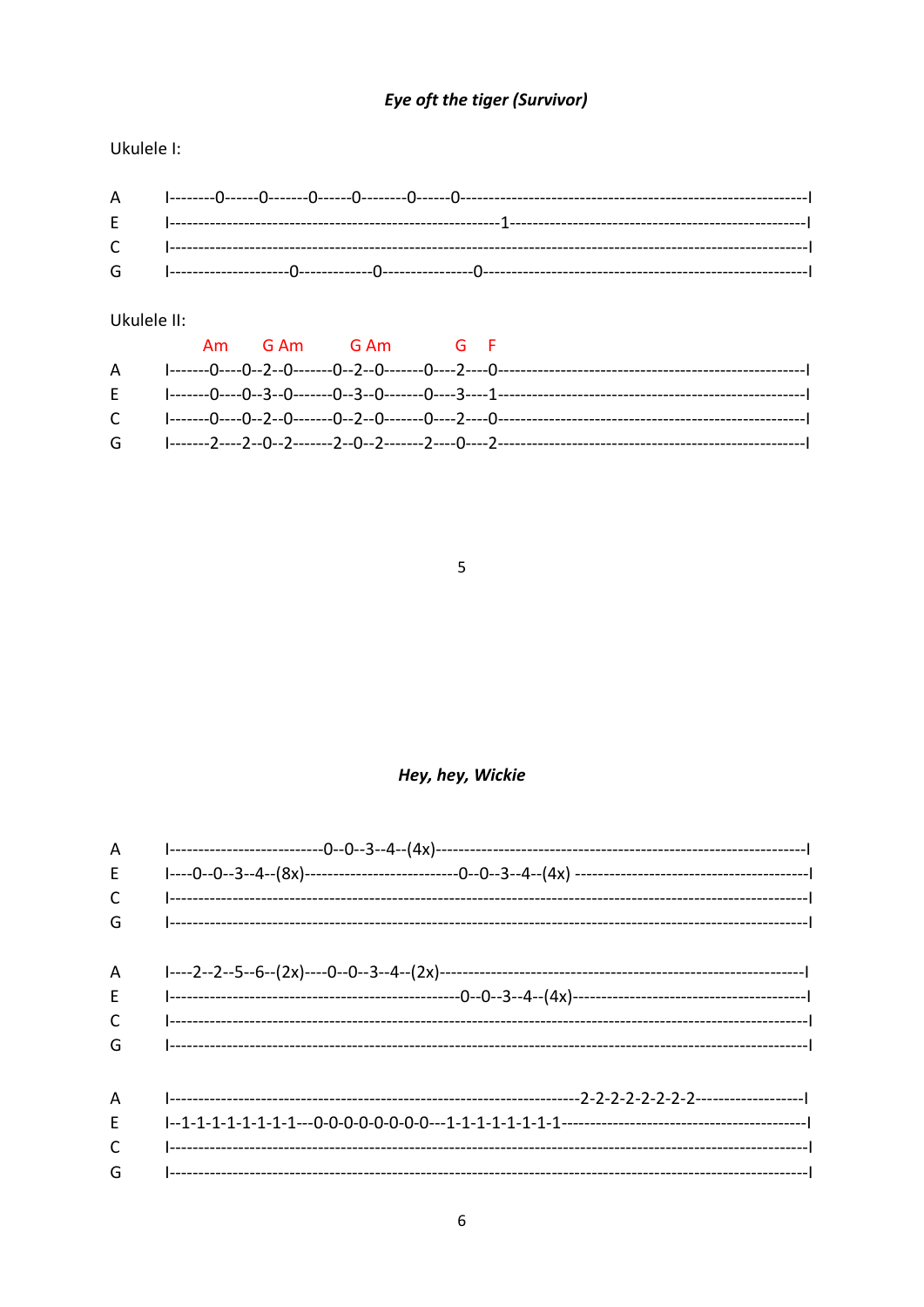#### **Star Wars Theme**



 $\overline{7}$ 

#### **Stand by me (Ben E. King)**

Einfache Melodie-Variante: nur die fett markierten Töne spielen



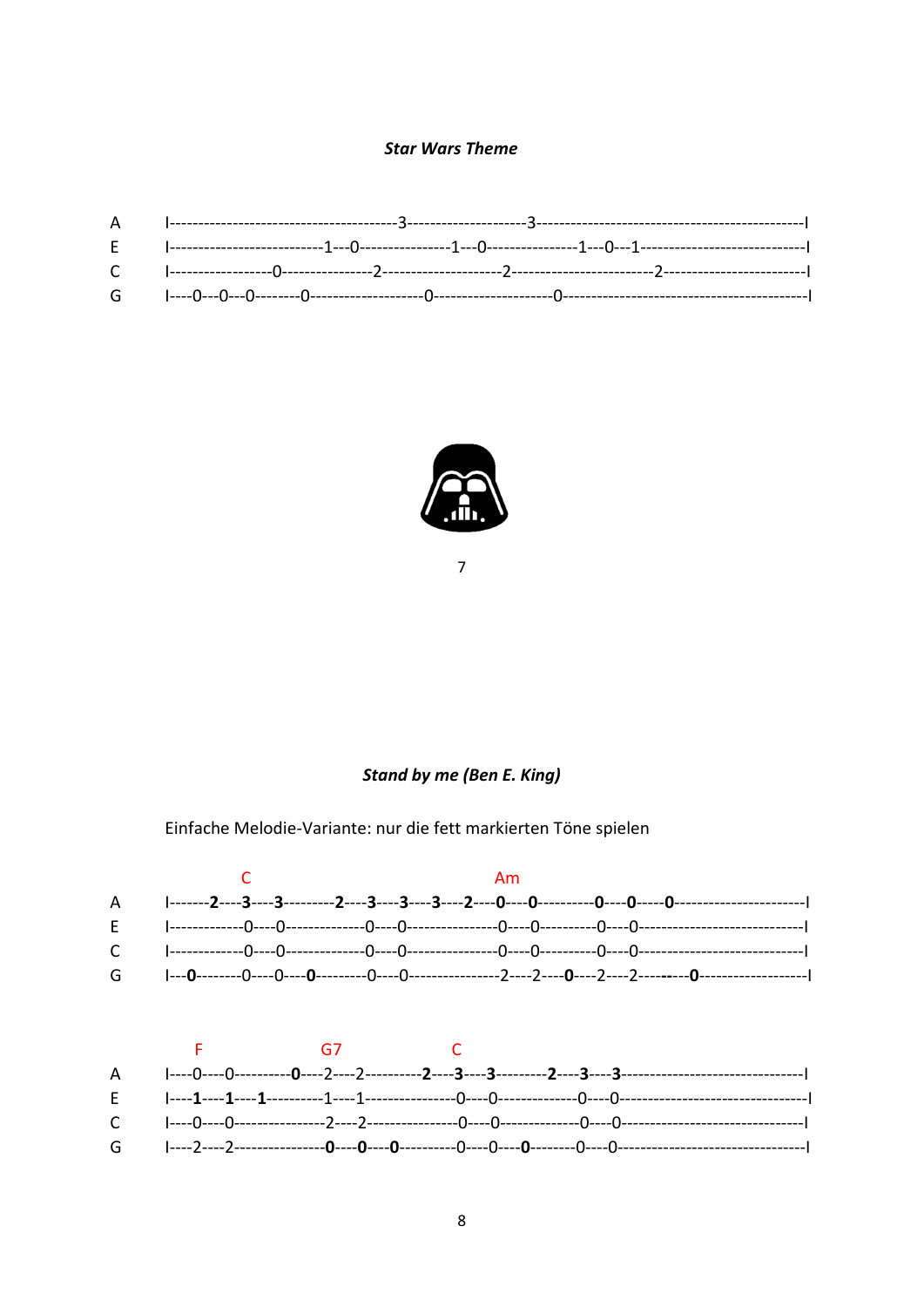### **Smoke on the water (Deep Purple)**

Ukulele I:

Ukulele II:

 $\boldsymbol{9}$ 

### Freude, schöner Götterfunken (Beethoven)

| ${\mathsf G} \qquad {\mathsf I}\hbox{-}{\mathsf I}\hbox{-}{\mathsf I}\hbox{-}{\mathsf I}\hbox{-}{\mathsf I}\hbox{-}{\mathsf I}\hbox{-}{\mathsf I}\hbox{-}{\mathsf I}\hbox{-}{\mathsf I}\hbox{-}{\mathsf I}\hbox{-}{\mathsf I}\hbox{-}{\mathsf I}\hbox{-}{\mathsf I}\hbox{-}{\mathsf I}\hbox{-}{\mathsf I}\hbox{-}{\mathsf I}\hbox{-}{\mathsf I}\hbox{-}{\mathsf I}\hbox{-}{\mathsf I}\hbox{-}{\mathsf I}\hbox{-}{\mathsf I}\hbox{-}{\mathsf I}\hbox{-}{\mathsf I}\hbox{-}{\mathsf I}\$ |
|----------------------------------------------------------------------------------------------------------------------------------------------------------------------------------------------------------------------------------------------------------------------------------------------------------------------------------------------------------------------------------------------------------------------------------------------------------------------------------------|
|                                                                                                                                                                                                                                                                                                                                                                                                                                                                                        |
|                                                                                                                                                                                                                                                                                                                                                                                                                                                                                        |
|                                                                                                                                                                                                                                                                                                                                                                                                                                                                                        |
|                                                                                                                                                                                                                                                                                                                                                                                                                                                                                        |
|                                                                                                                                                                                                                                                                                                                                                                                                                                                                                        |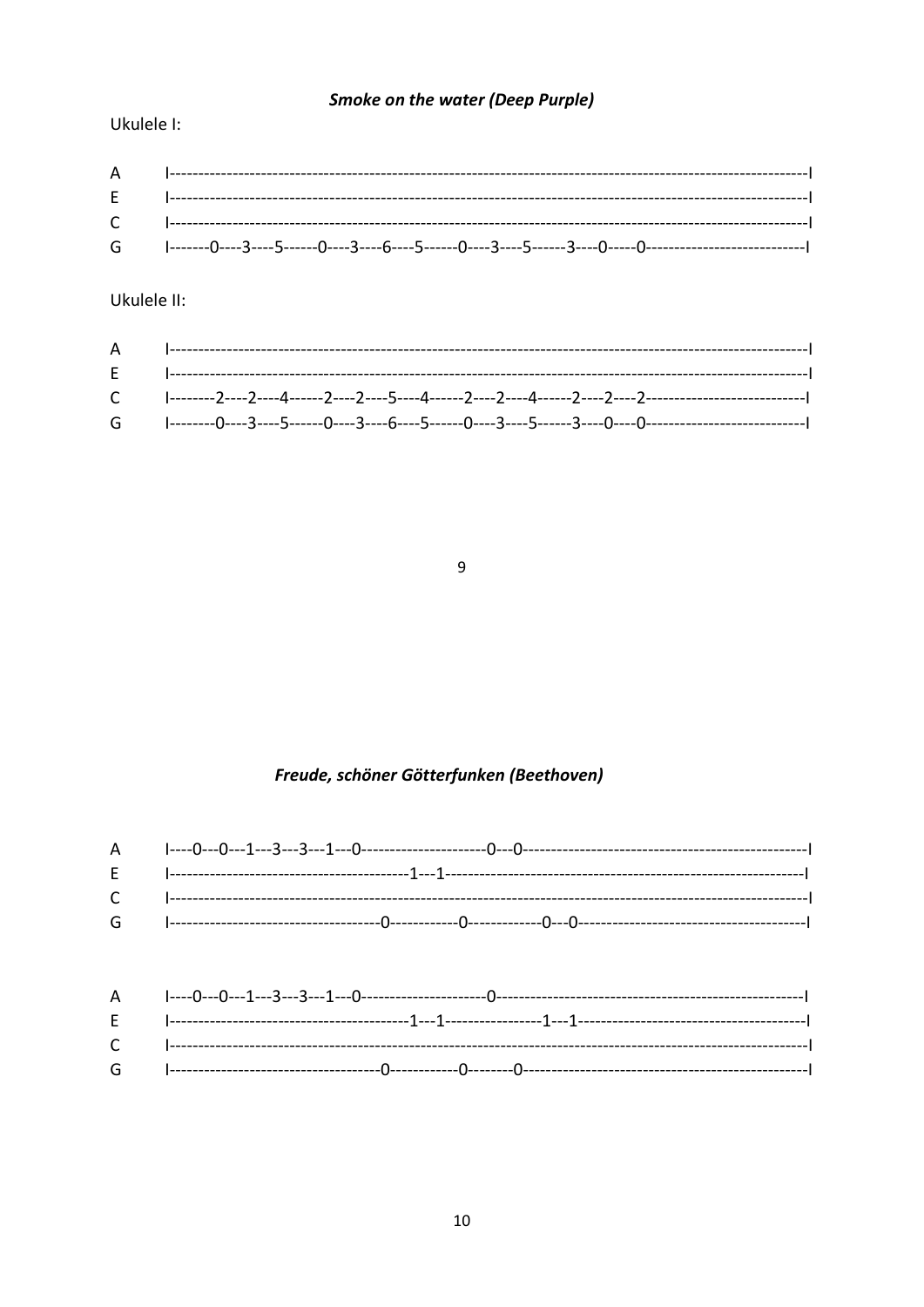

```
11
```
#### **Seven nation army (White Stripes)**



#### Einfache Meodie-Variante:

| <b>F</b> 1------  |  |
|-------------------|--|
|                   |  |
| $G \qquad \qquad$ |  |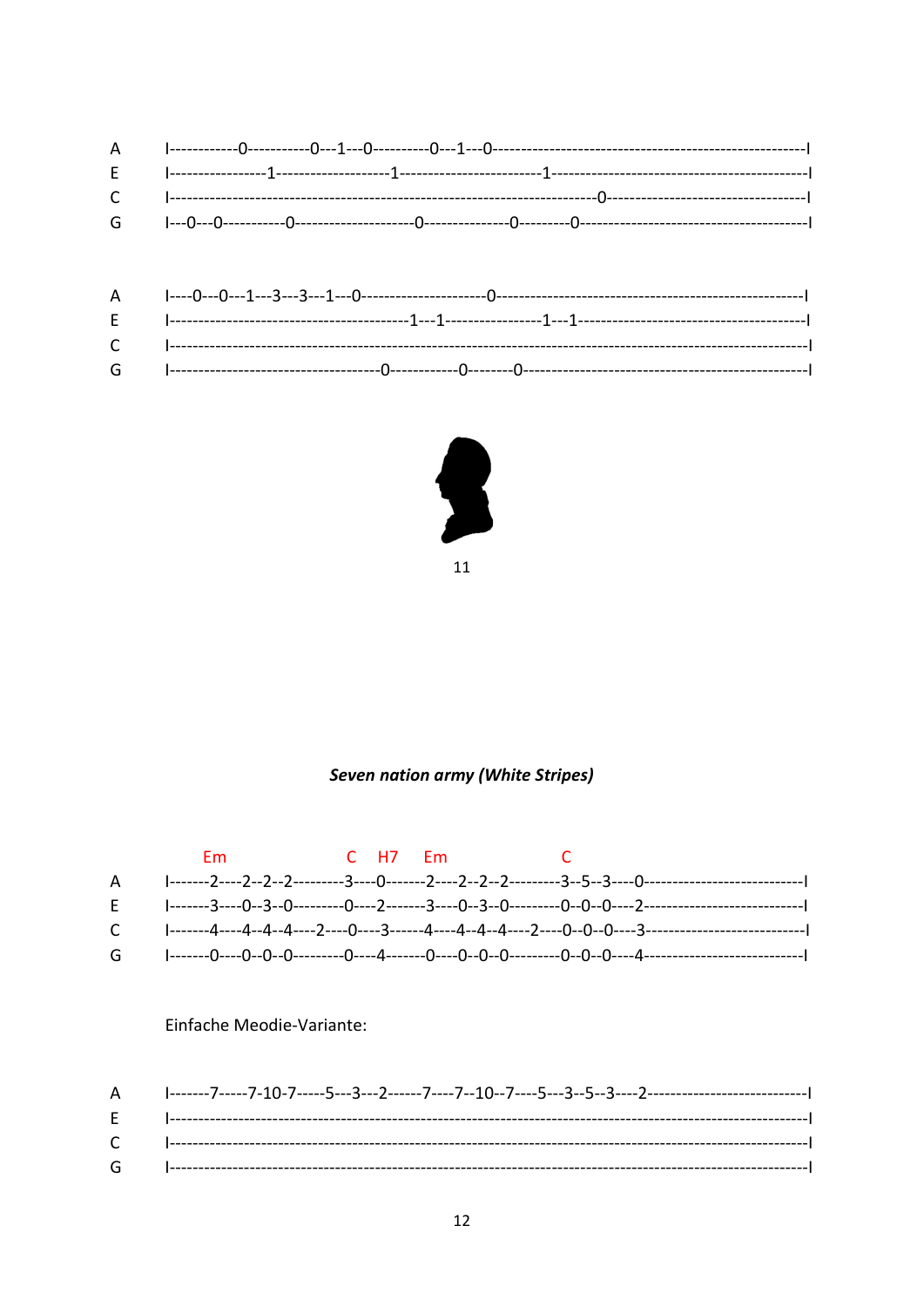#### Come as you are

| $(0)$ = einmaliger Auftakt |  |  |  |
|----------------------------|--|--|--|

### **Ninjago Theme**

#### 13

#### I like to move it

#### **Narcotic**